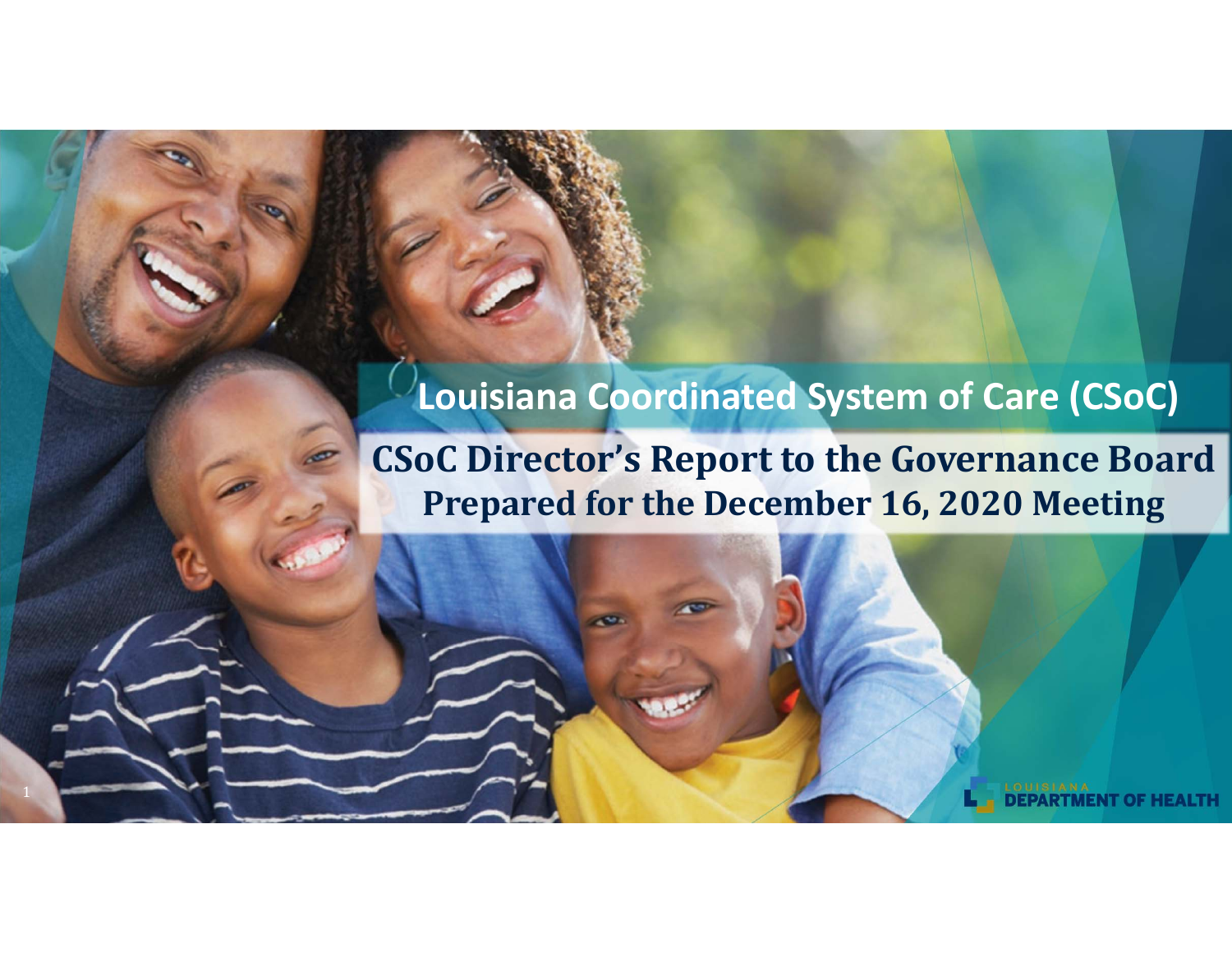### Highlights and News

▶ On March 11, 2020, the World Health Organization declared Covid‐19 a global pandemic.

- The Louisiana Department of Health (LDH) engaged in several priority public health actions, including efforts to decrease community transmission of Covid‐19.
- The Department requested a Centers for Medicare & Medicaid Services (CMS) waiver to allow CSoC services to be delivered through telephonic or videoconferencing means.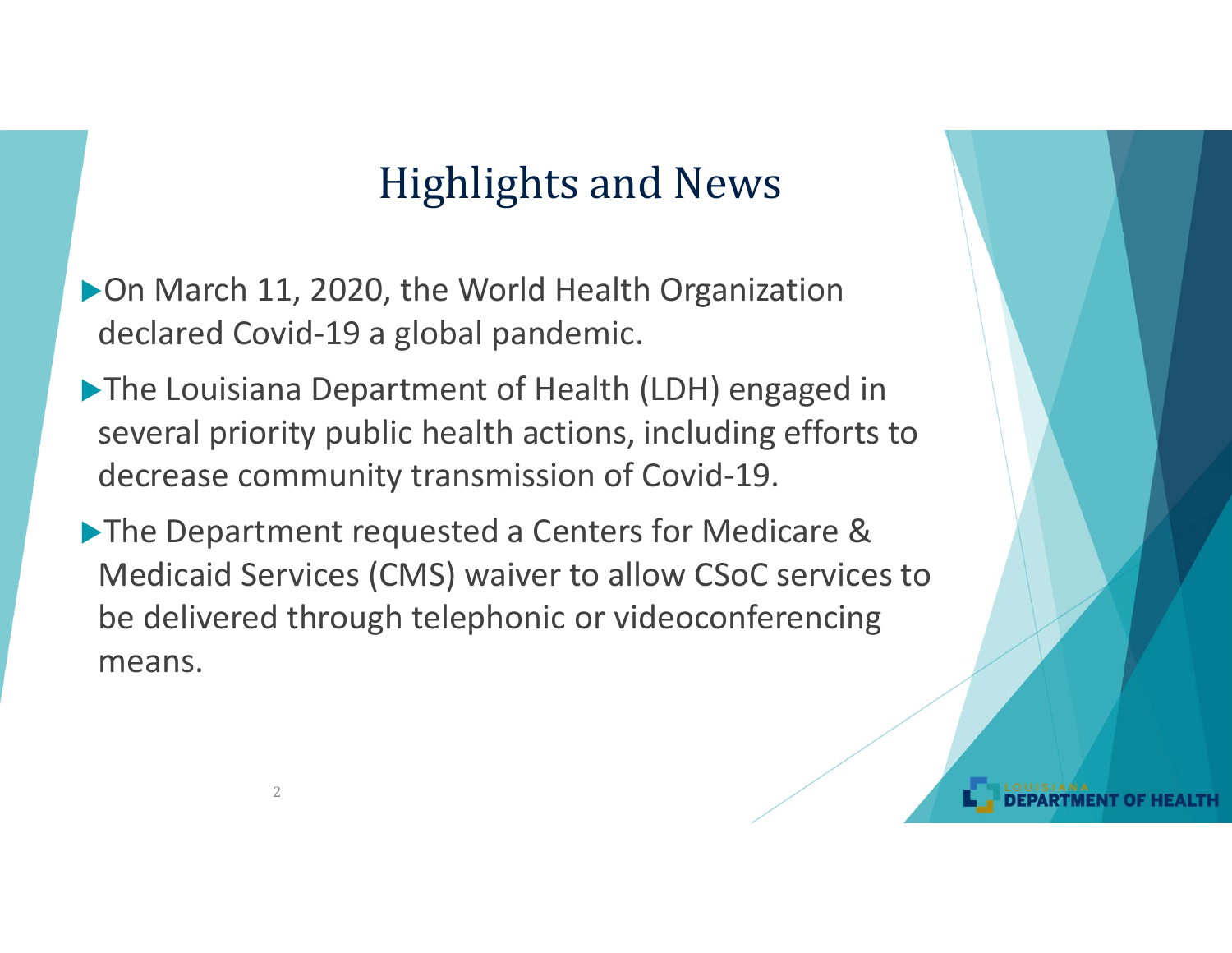**Effective March 18, 2020, the Department advised Magellan that the** following CSoC services should be delivered telephonically or through videoconferencing in adherence with established guidelines:

Wraparound Facilitation,

3

- Parent Support and Training and Youth Support and Training, and
- **Independent Living and Skills Building.**
- ▶ Short Term Respite could only be delivered face-to-face in accordance with CDC guidelines.

Medically necessary specialized behavioral health services could be delivered face-to-face if the family and provider agreed and all CDC guidelines were followed.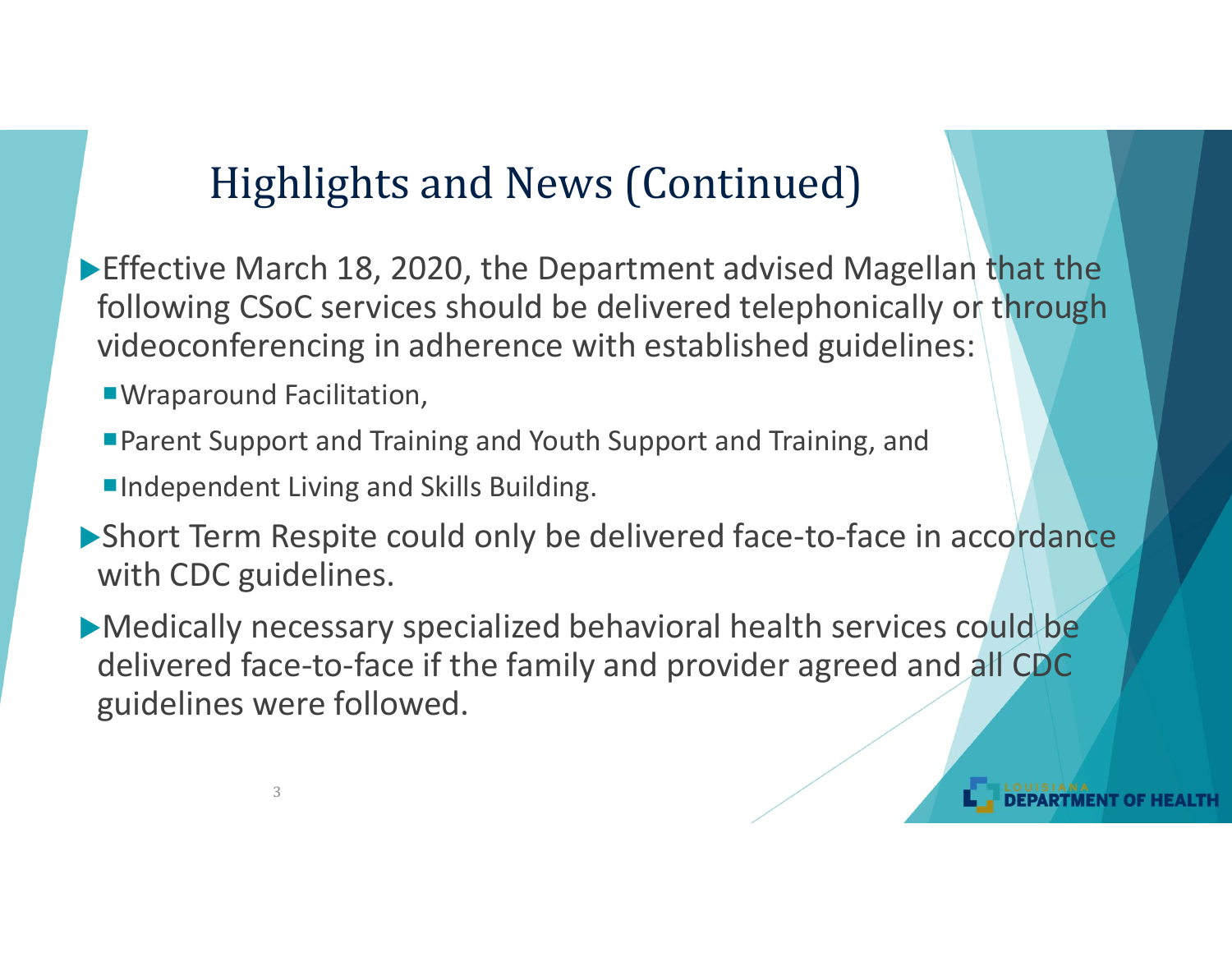**The Families First Coronavirus Response Act (FFCRA)** was enacted on 3/18/2020 by the federal government to:

- **Protect citizens from being unduly discharged from CMS** waiver programs and
- **Ensure accessibility of services during the national** emergency.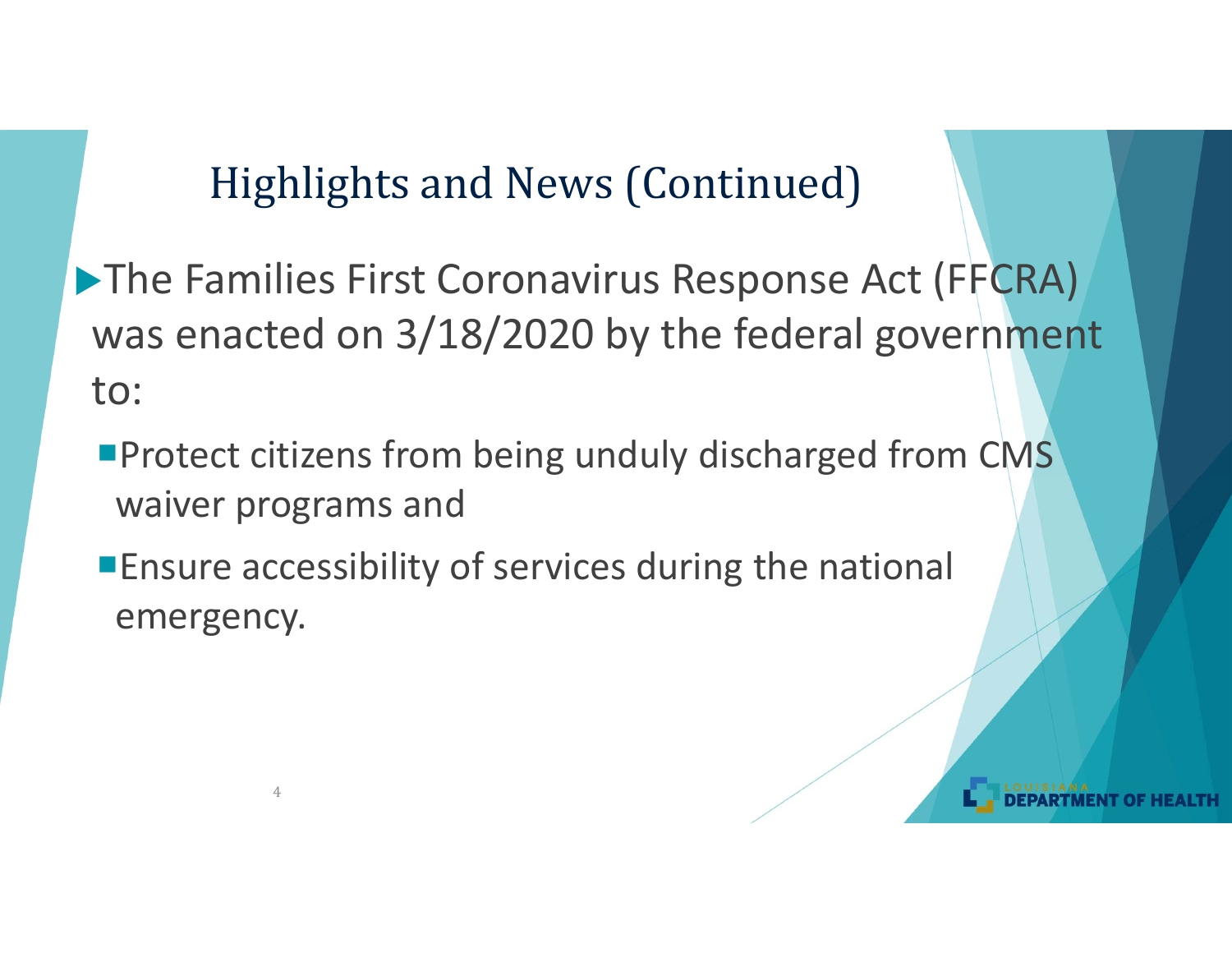The FFCRA states that a child/youth can only be disenrolled from CSoC when:

**The primary caregiver has requested the** child's/youth's voluntary discharge from the program and has signed the voluntary discharge form;

**The child/youth has permanently moved out of state;** or

**The child/youth has died.**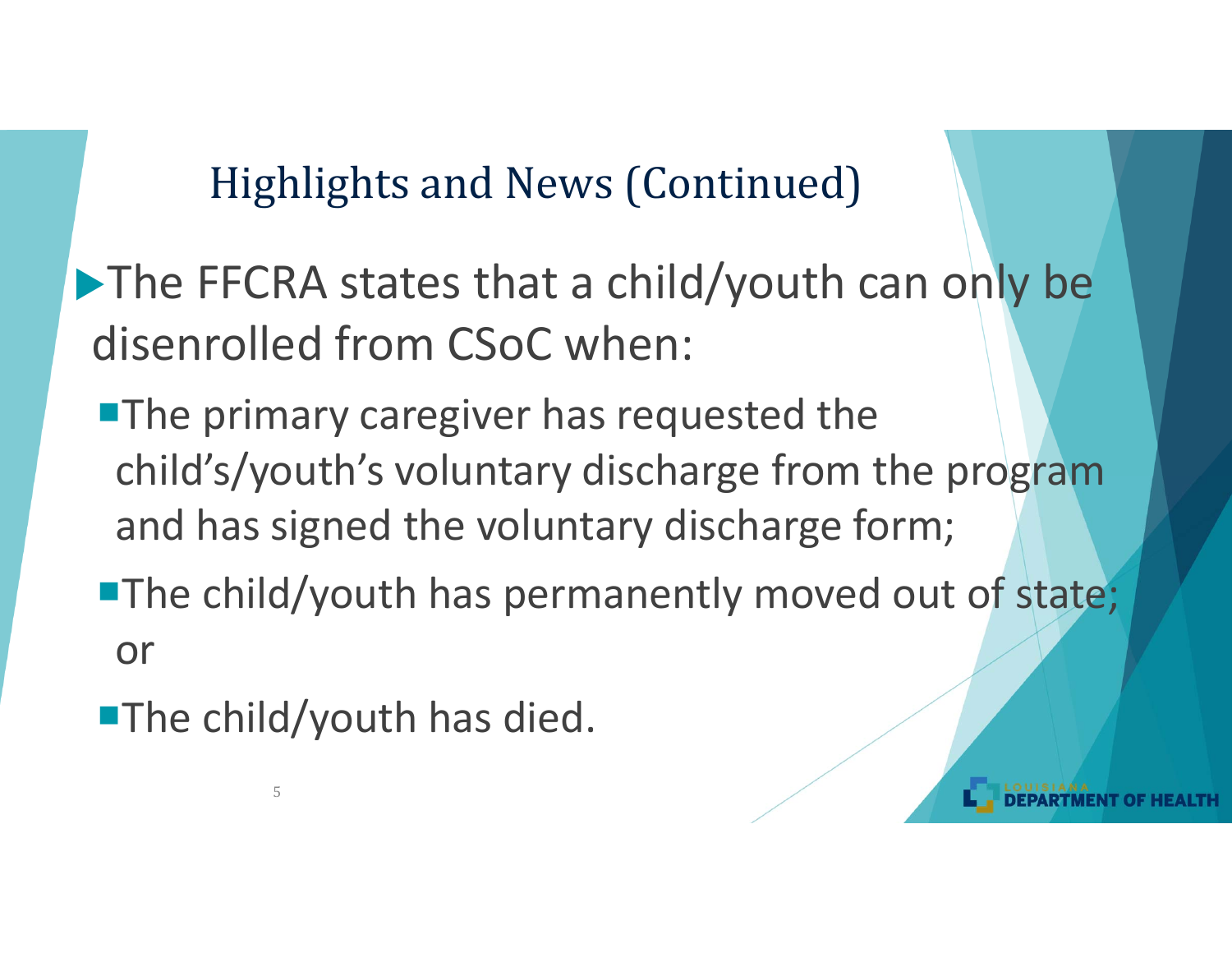- ▶ During the period when FFCRA is active, a child/youth cannot be discharged from CSoC when the:
	- ■Child/youth does not meet clinical criteria/level of care;
	- ■Child/youth and/or primary caregiver disengaged from services;
	- ■Child/youth is incarcerated for 30 or more days;
	- ■Child/youth resides in a non-home and community-based setting for 90 or more days; or
	- ■Child/youth or family cannot be reached.

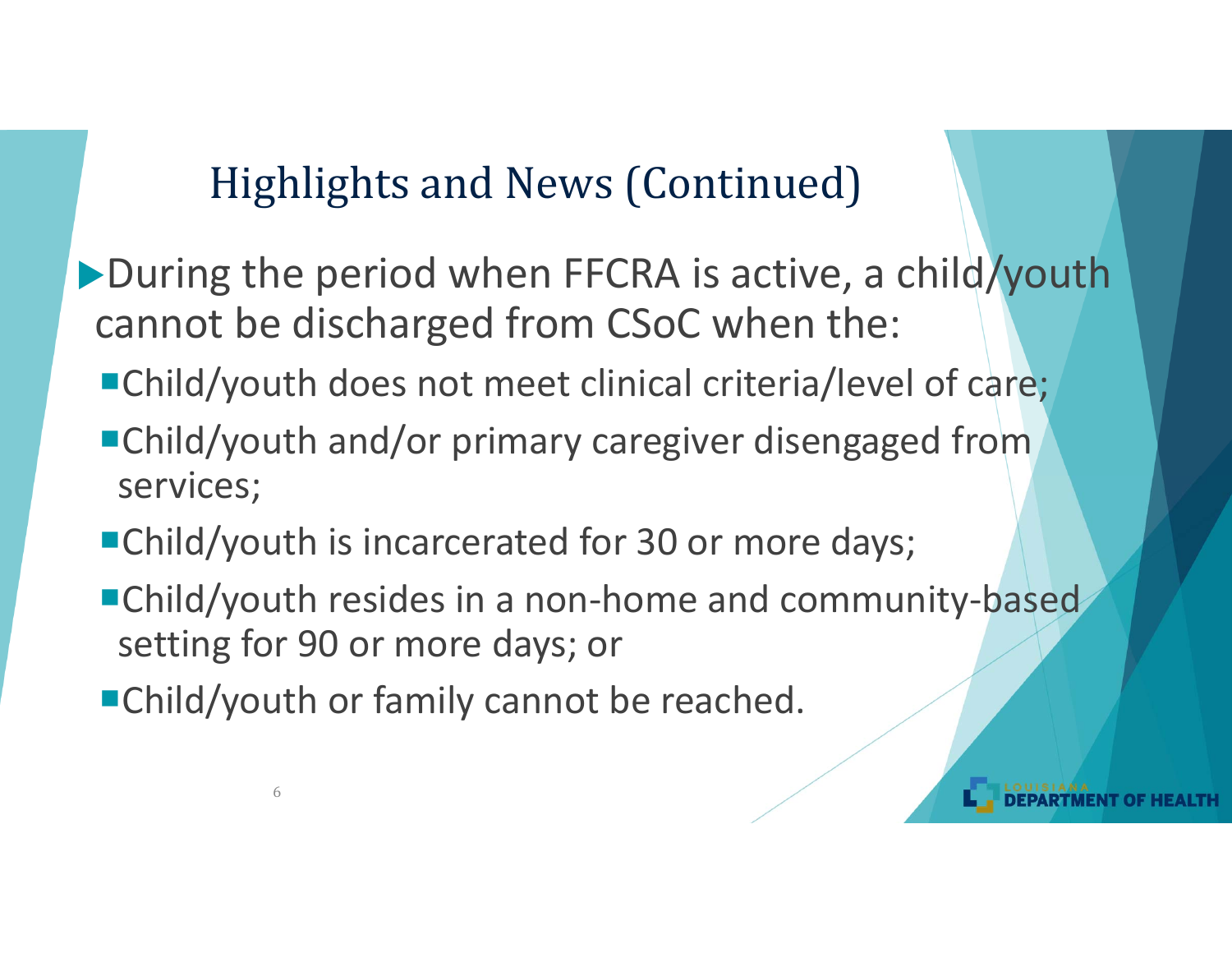### CSoC Enrollment (Enrolled + Presumptive) July - September 2020

| <b>Act 1225 Region</b>           | 9/30/19 | 12/31/19 | 3/27/20 | 6/26/20 | 10/02/20 |
|----------------------------------|---------|----------|---------|---------|----------|
| 1 (Jefferson Parish/             |         |          |         |         |          |
| <b>Greater New Orleans area)</b> | 332     | 327      | 326     | 340     | 348      |
| 2 (Capital area)                 | 240     | 239      | 249     | 252     | 269      |
| 3 (Covington area)               | 303     | 294      | 306     | 297     | 274      |
| 4 (Thibodaux area)               | 275     | 266      | 271     | 261     | 259      |
| 5 (Acadiana area)                | 199     | 214      | 208     | 220     | 220      |
| 6 (Lake Charles area)            | 178     | 170      | 179     | 187     | 181      |
| 7 (Alexandria area)              | 189     | 191      | 198     | 189     | 190      |
| 8 (Shreveport area)              | 196     | 202      | 196     | 197     | 199      |
| 9 (Monroe area)                  | 400     | 400      | 383     | 398     | 388      |
| <b>TOTAL</b>                     | 2,312   | 2,303    | 2,316   | 2,341   | 2,328    |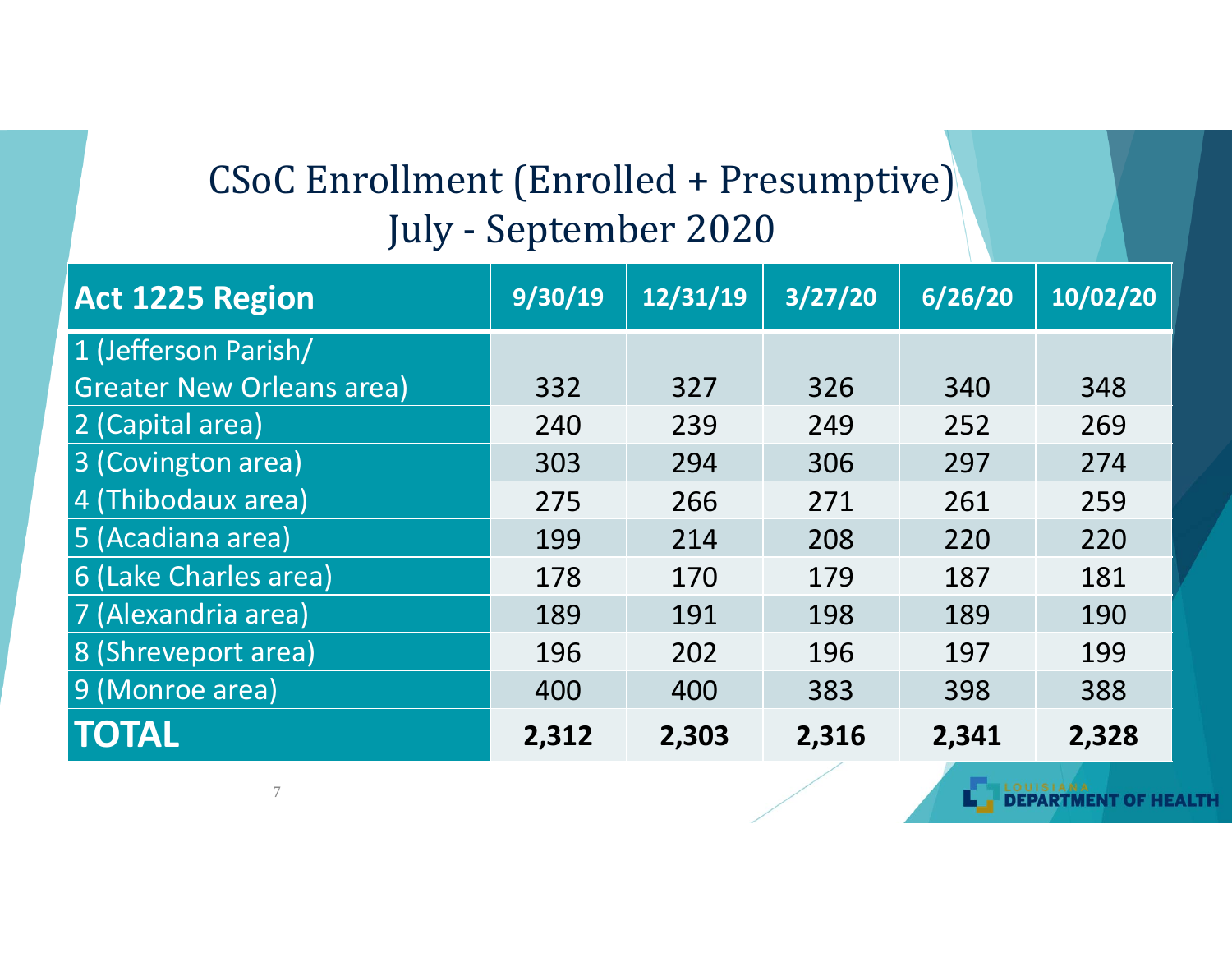### Member Referrals

| Act 1225 Region                                  | 12/31/19 | 3/31/20 | 6/26/20 | 10/02/20 |
|--------------------------------------------------|----------|---------|---------|----------|
| 1 (Jefferson Parish/Greater<br>New Orleans area) | 81       | 57      | 31      | 36       |
| 2 (Capital area)                                 | 85       | 99      | 50      | 64       |
| 3 (Covington area)                               | 114      | 110     | 60      | 56       |
| 4 (Thibodaux area)                               | 75       | 114     | 17      | 41       |
| 5 (Acadiana area)                                | 111      | 81      | 55      | 62       |
| 6 (Lake Charles area)                            | 60       | 83      | 21      | 22       |
| 7 (Alexandria area)                              | 77       | 70      | 39      | 49       |
| 8 (Shreveport area)                              | 90       | 64      | 27      | 41       |
| 9 (Monroe area)                                  | 105      | 88      | 46      | 64       |
| <b>TOTAL</b>                                     | 798      | 766     | 346     | 435      |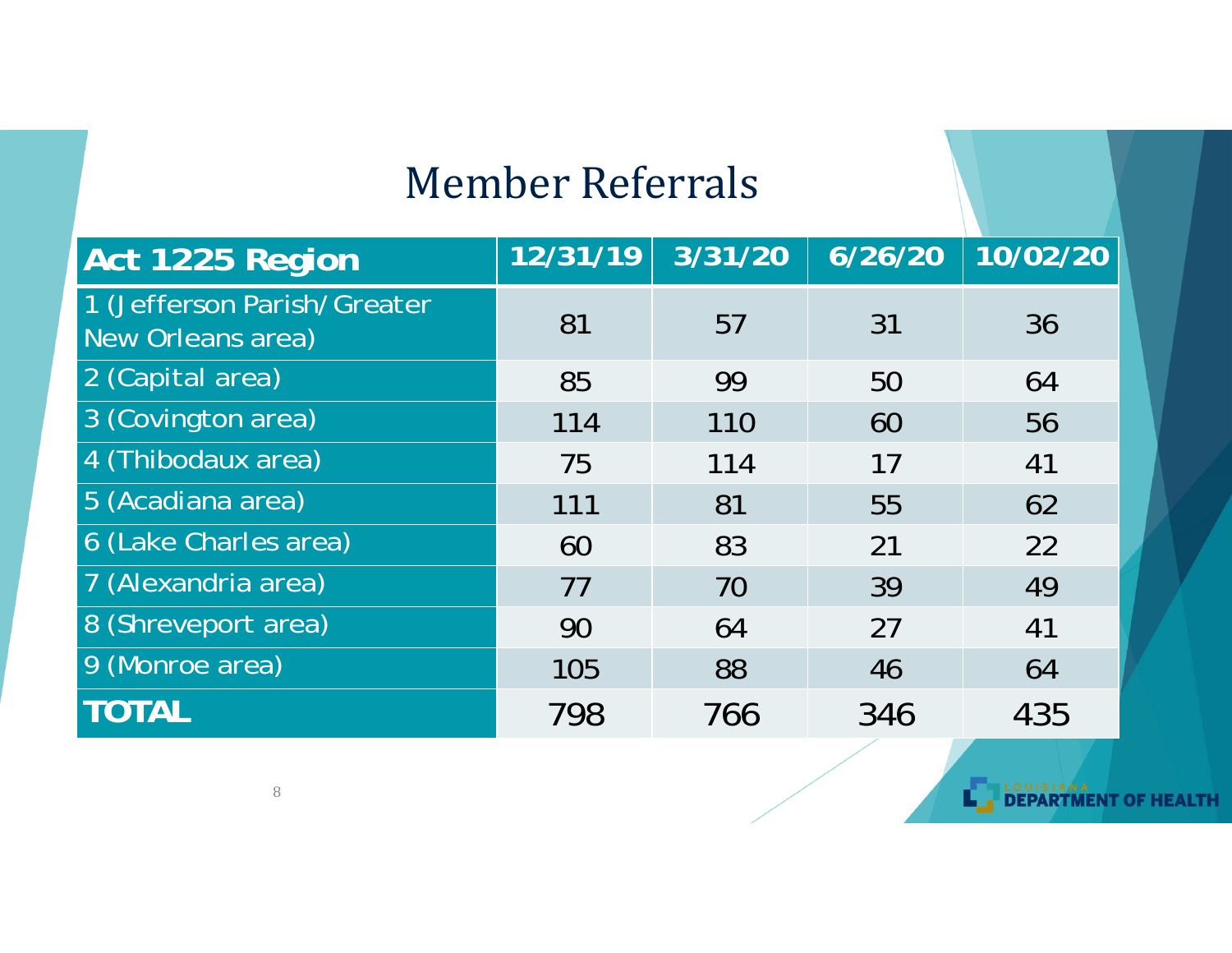### Referrals by Agency/Entity

| <b>Referring Source</b>             | 06/26/20 | 10/02/20 | <b>Change</b>  |
|-------------------------------------|----------|----------|----------------|
| Caregiver                           | 4,968    | 5,107    | 139            |
| Licensed Mental Health Professional | 3,899    | 3,972    | 73             |
| Other                               | 3,160    | 3,268    | 108            |
| <b>DCFS</b>                         | 1,963    | 2,006    | 43             |
| DOE/School                          | 2,079    | 2,088    | 9              |
| <b>OJJ</b>                          | 1,652    | 1,676    | 24             |
| <b>Other Juvenile Entities</b>      | 969      | 970      | 1              |
| <b>Hospitals</b>                    | 1,631    | 1,651    | 20             |
| Self or Legal Guardian              | 1,143    | 1,143    | $\overline{0}$ |
| <b>Primary Care Physician (PCP)</b> | 179      | 188      | 9              |
| <b>OBH</b>                          | 180      | 189      | 9              |
| Total                               | 21,823   | 22,258   | 435            |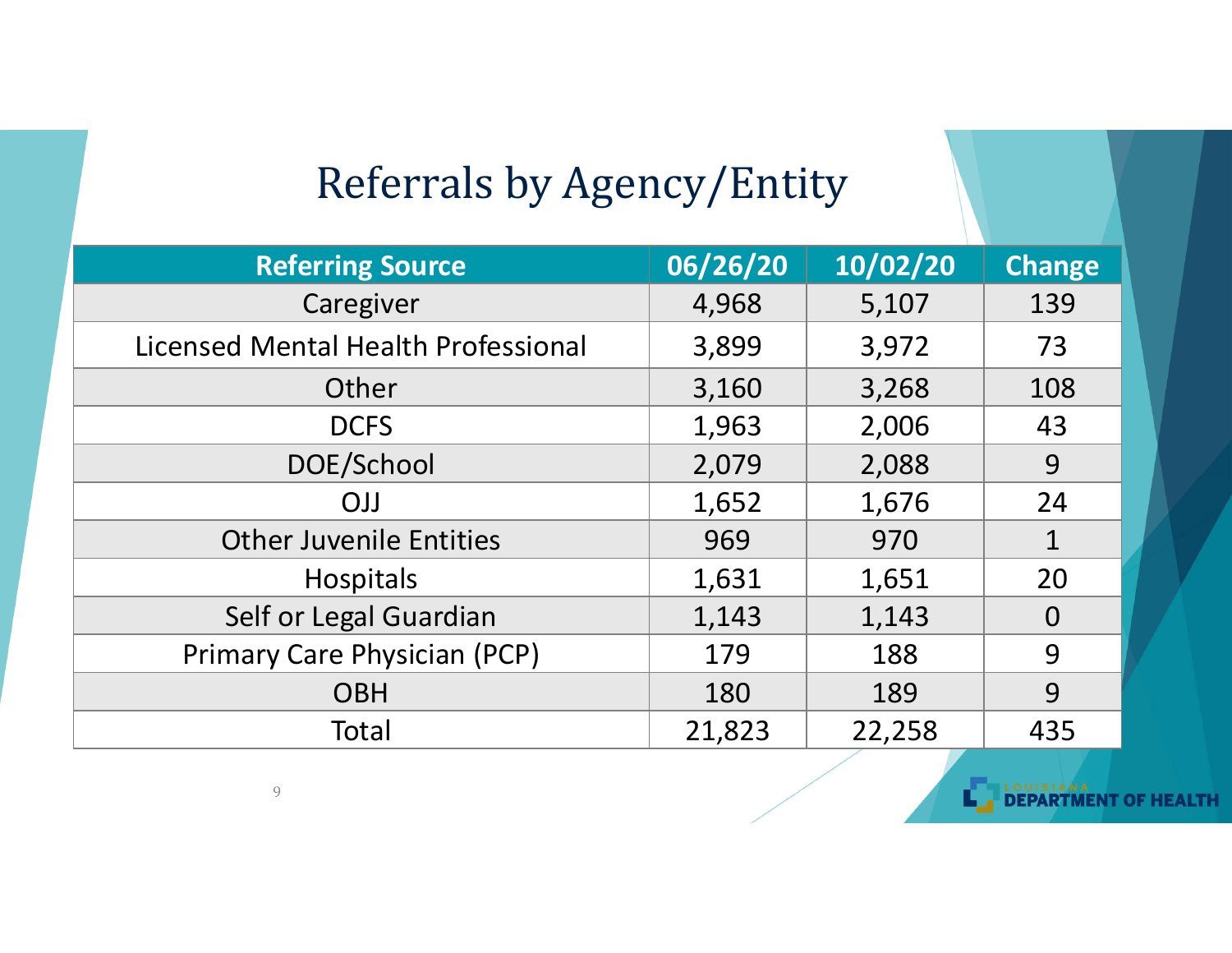### Gender

| Gender       | <b>Number of Children</b><br>Enrolled in CSoC on Last<br>Day of the Reporting<br>Period | <b>Percent of Total</b><br><b>Enrollment by Gender</b> |  |
|--------------|-----------------------------------------------------------------------------------------|--------------------------------------------------------|--|
| Female       | 863                                                                                     | 40                                                     |  |
| Male         | 1,272                                                                                   | 60                                                     |  |
| Unspecified  | $\overline{0}$                                                                          | 0                                                      |  |
| <b>TOTAL</b> | 2,135                                                                                   | 100                                                    |  |

LOUISIANA OF HEALTH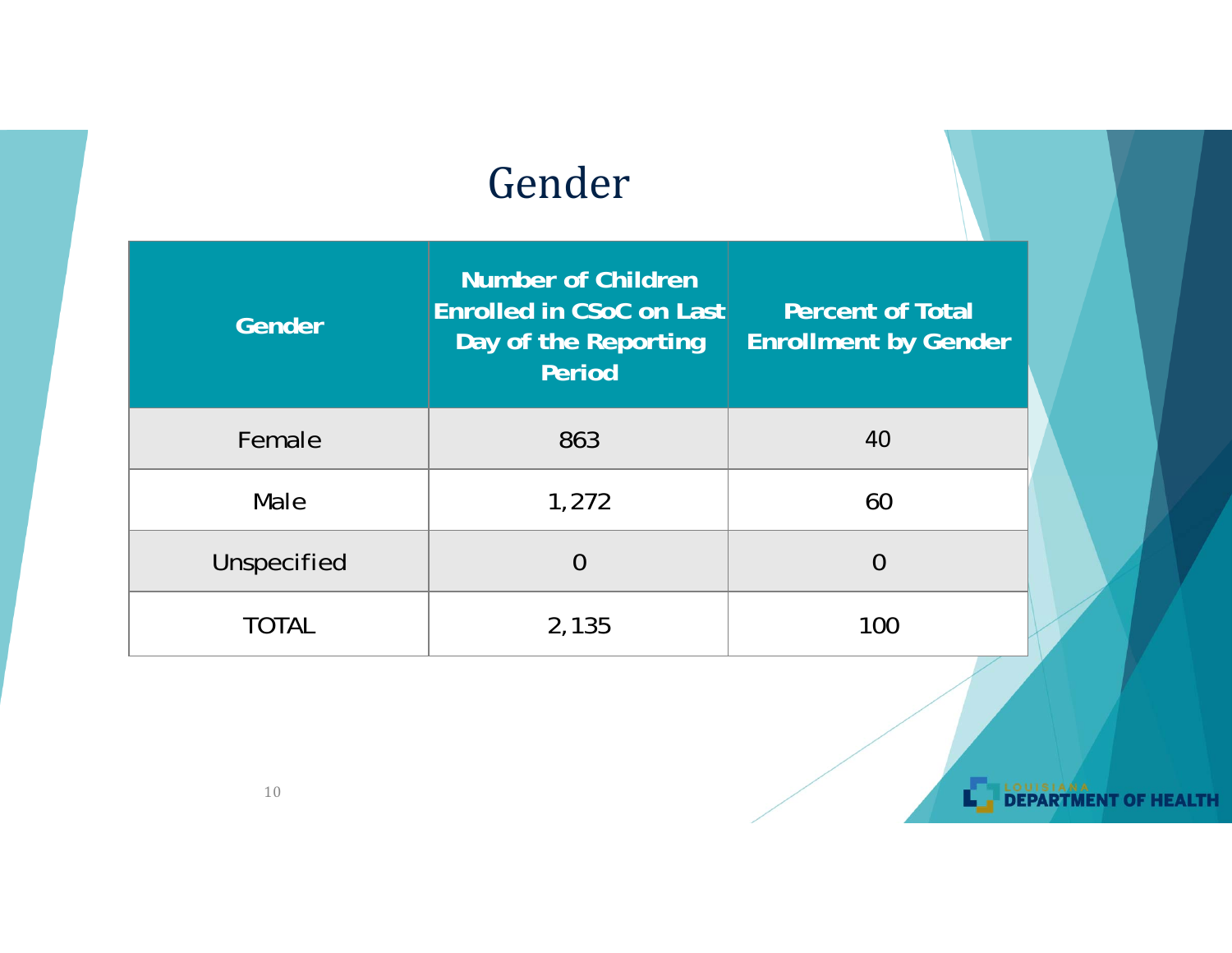| Race                                   |                                                                                                       |                                                      |  |
|----------------------------------------|-------------------------------------------------------------------------------------------------------|------------------------------------------------------|--|
| Race                                   | <b>Number of Children</b><br><b>Enrolled in CSoC on</b><br>Last Day of the<br><b>Reporting Period</b> | <b>Percent of Total</b><br><b>Enrollment by Race</b> |  |
| <b>Black/African American</b>          | 1,252                                                                                                 | 59%                                                  |  |
| White                                  | 776                                                                                                   | 36%                                                  |  |
| American Indian/Alaskan Native         | 13                                                                                                    | $1\%$                                                |  |
| Multi-Racial                           | 31                                                                                                    | $1\%$                                                |  |
| <b>Other/Single Race</b>               | 32                                                                                                    | 1%                                                   |  |
| Asian                                  | $\overline{4}$                                                                                        | 0%                                                   |  |
| Native Hawaiian/Other Pacific Islander | $\overline{4}$                                                                                        | 0%                                                   |  |
| Unknown                                | 23                                                                                                    | $1\%$                                                |  |
| Total                                  | 2,135                                                                                                 | 100                                                  |  |

LE DEPARTMENT OF HEALTH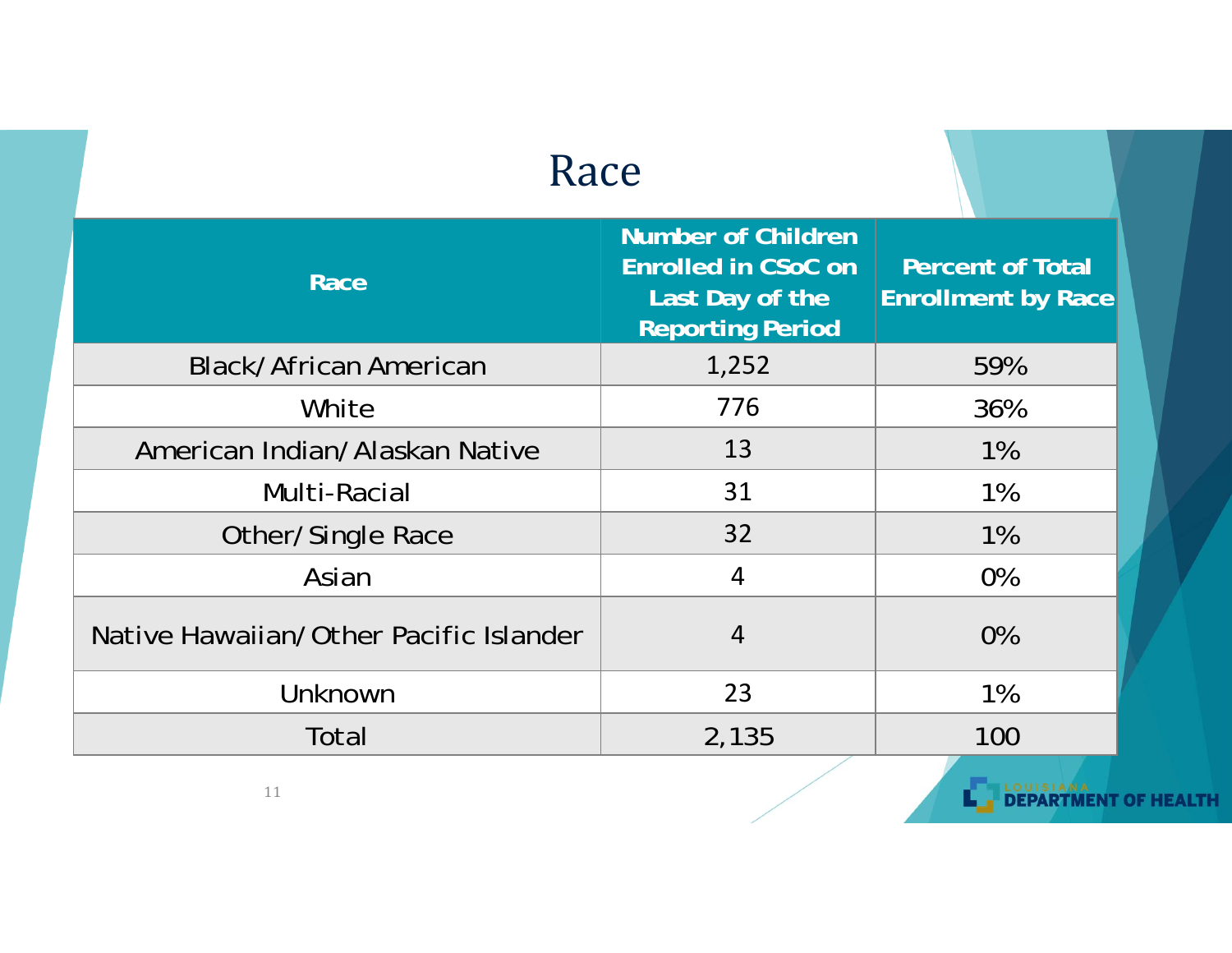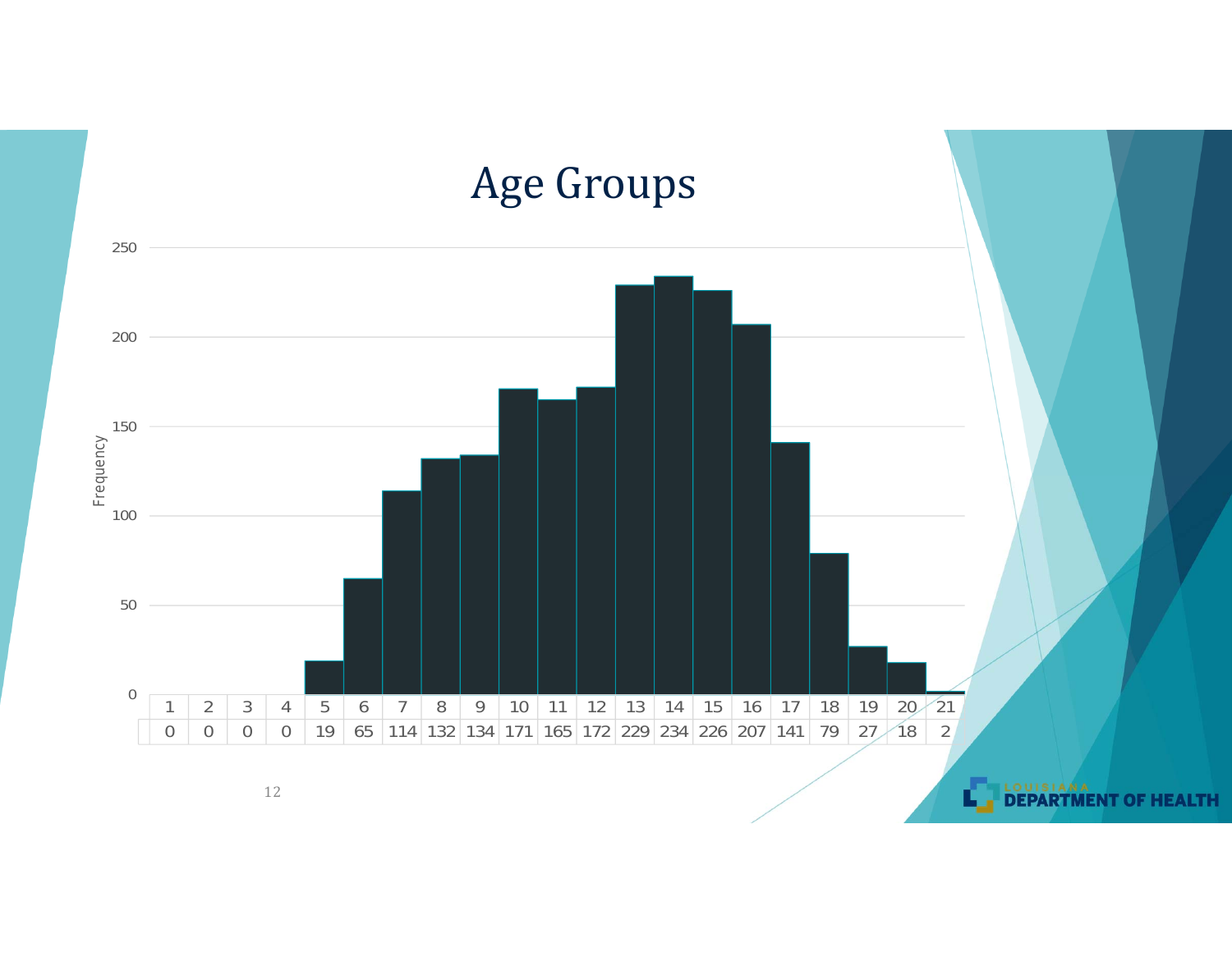# Contracted Providers ― CSoC Specialized Services

| <b>Region</b> | Independent<br>Living/Skills<br><b>Building</b> | Parent<br>Support &<br>Training | <b>Short Term</b><br><b>Respite Care</b> | Youth<br>Support &<br><b>Training</b> | <b>Total</b> |
|---------------|-------------------------------------------------|---------------------------------|------------------------------------------|---------------------------------------|--------------|
| Region 1      | 31                                              |                                 | $\overline{2}$                           |                                       | 35           |
| Region 2      | 18                                              |                                 | 5                                        |                                       | 25           |
| Region 3      | 9                                               |                                 | 3                                        |                                       | 14           |
| Region 4      | 9                                               |                                 | $\overline{2}$                           |                                       | 13           |
| Region 5      | 7                                               |                                 | $\overline{2}$                           |                                       | 11           |
| Region 6      | 6                                               | 1                               | $\overline{2}$                           |                                       | 10           |
| Region 7      | 12                                              | 1                               | $\overline{2}$                           |                                       | 16           |
| Region 8      | 27                                              | 1                               | $\overline{2}$                           |                                       | 31           |
| Region 9      | 27                                              |                                 | $\overline{4}$                           |                                       | 33           |
| <b>TOTAL</b>  | 146                                             | 9                               | 24                                       | 9                                     | 188          |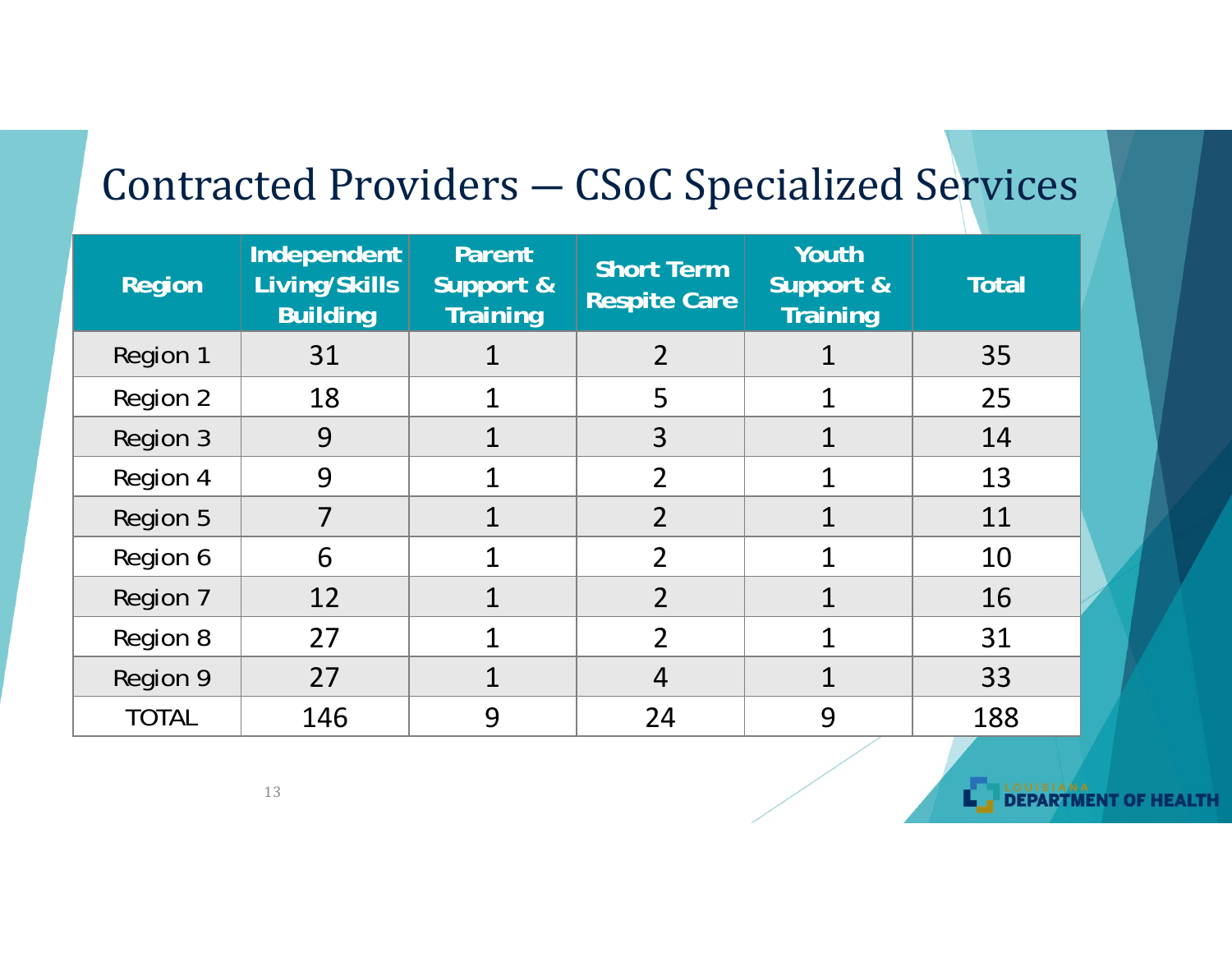#### CSoC Children Inpatient Psychiatric Utilization

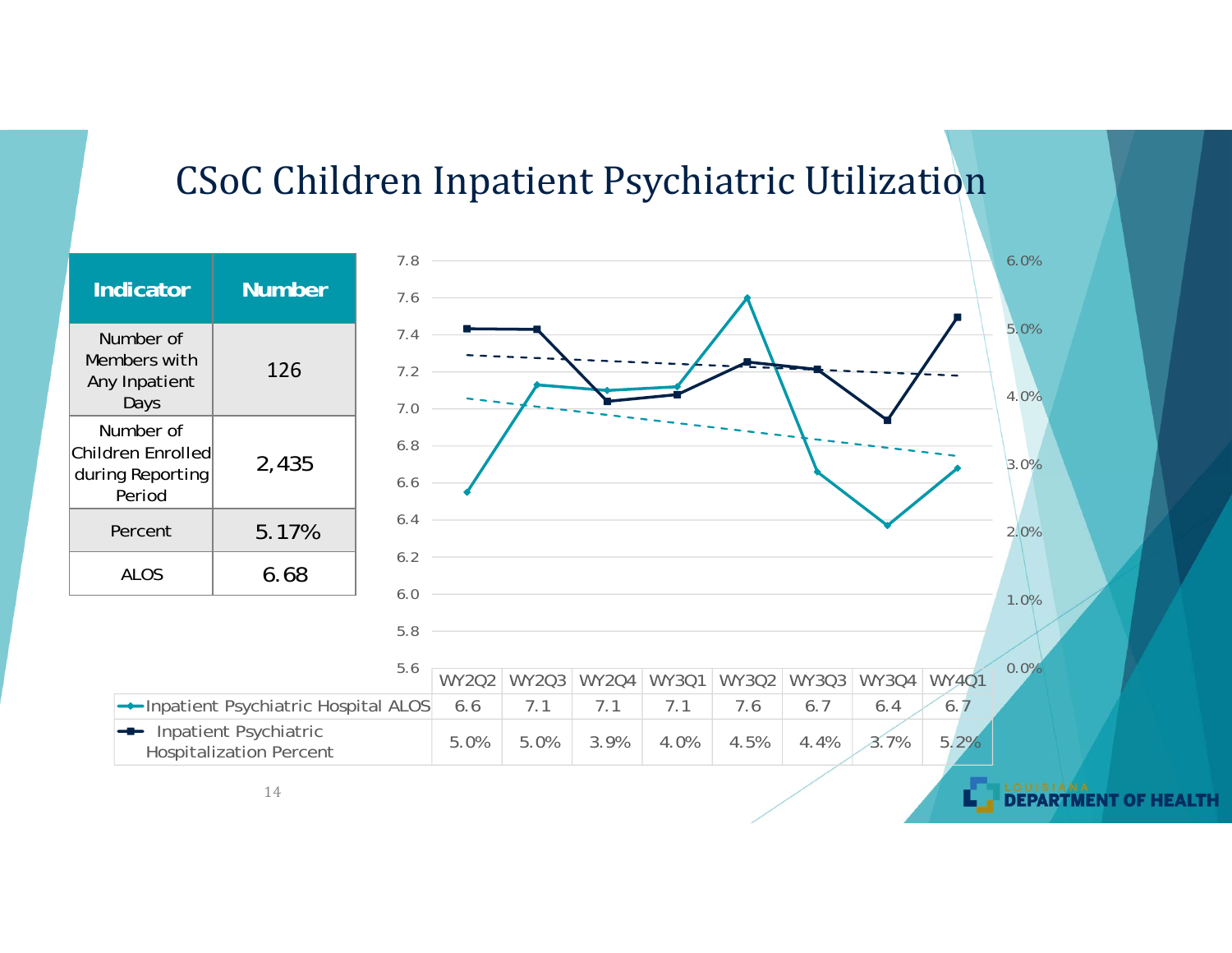#### Child and Adolescent Needs and Strengths (CANS) Outcomes: Clinical Functioning



**DEPARTMENT OF HEALTH**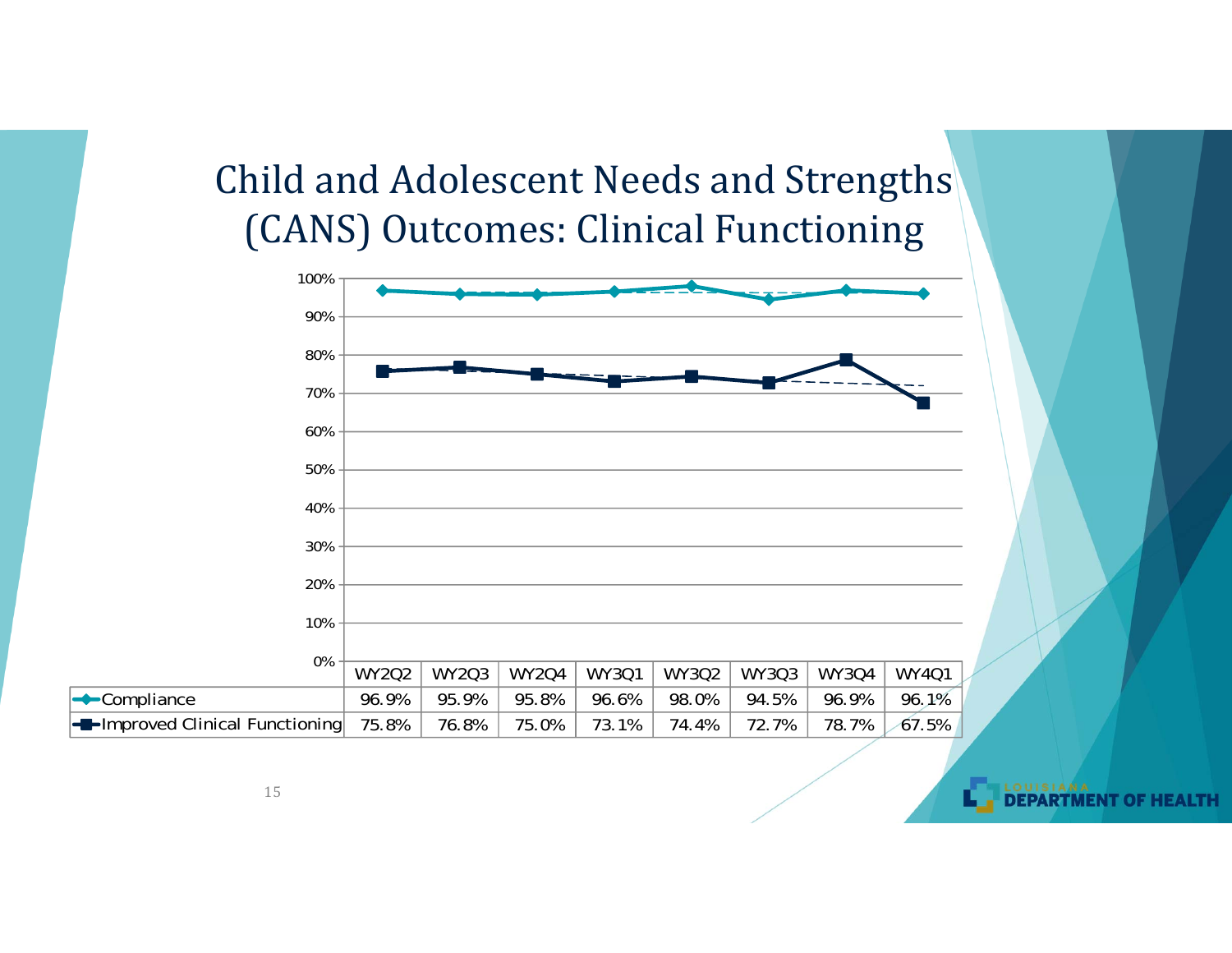### Child and Adolescent Needs and Strengths (CANS) Outcomes: Domain Scores

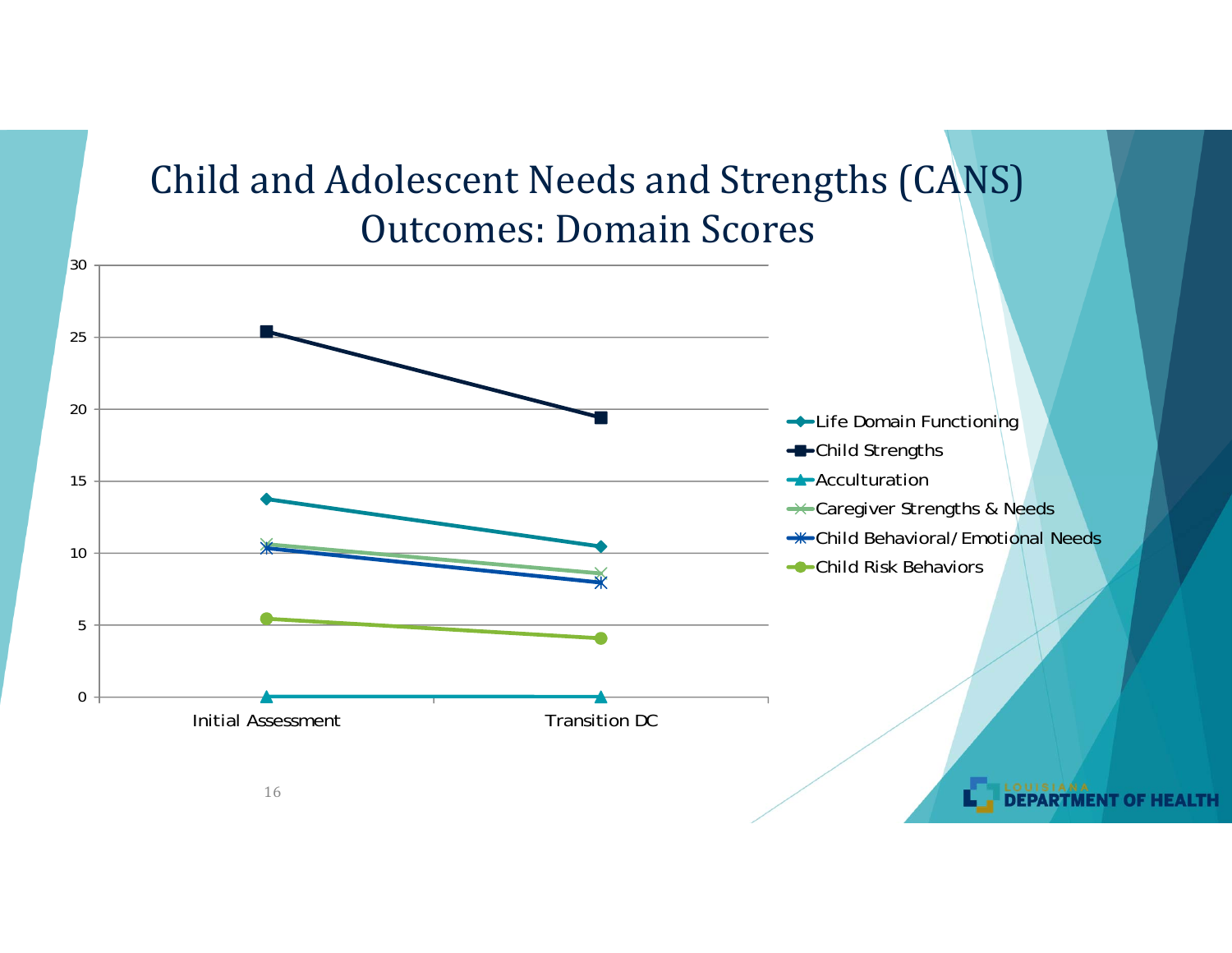#### CANS: School Functioning



**DEPARTMENT OF HEALTH** 

**\*Given an initial score > 0**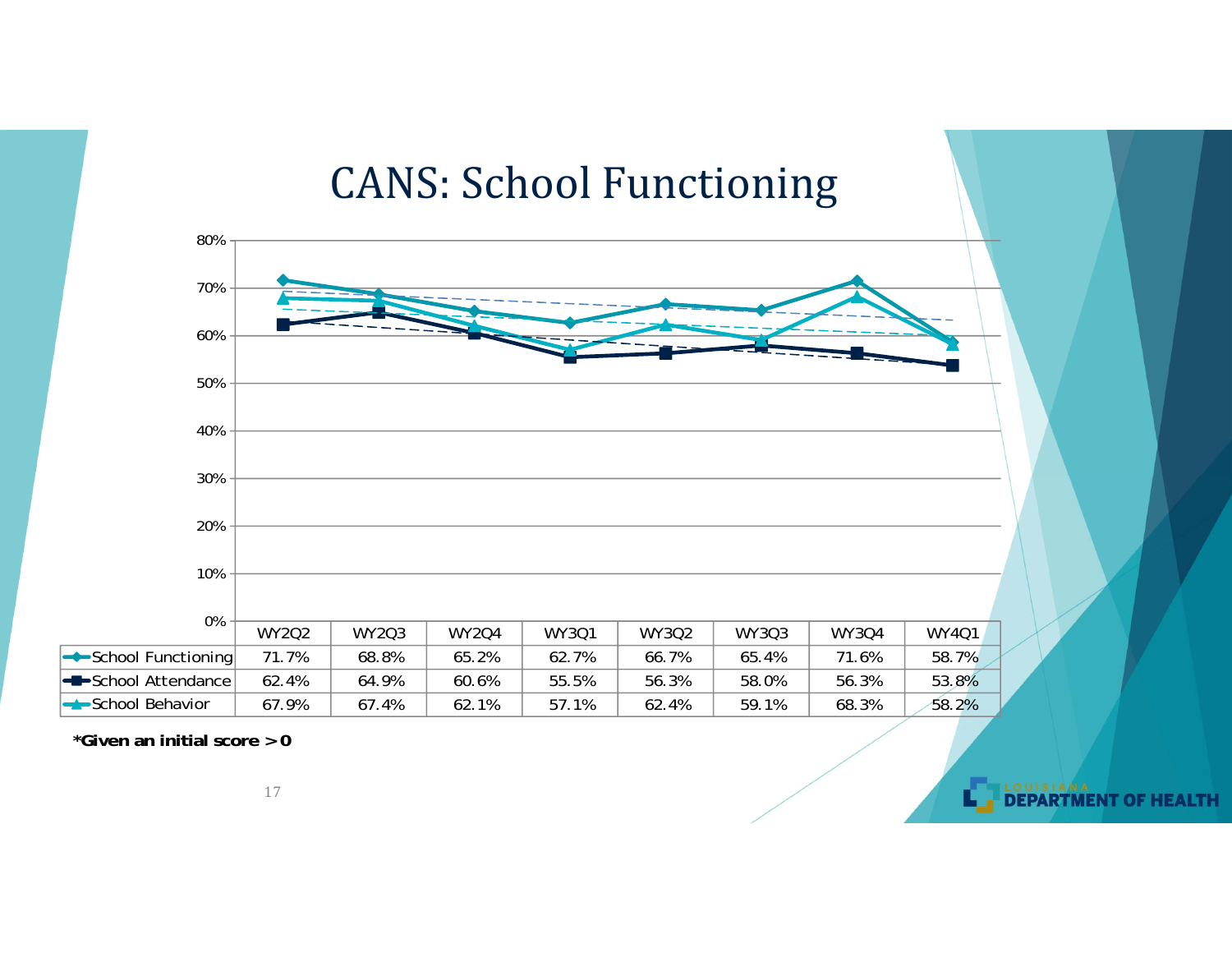# Individualized Education Plan (IEP)

| Reporting<br><b>Periods</b>                                      | <b>WY2 Q3</b><br>$(01/19 -$<br>03/19 | <b>WY2 Q4</b><br>$(04/19 -$<br>06/19 | <b>WY3 Q1</b><br>$(07/19 -$<br>09/19 | <b>WY3 Q2</b><br>$(10/19 -$<br>12/19 | <b>WY3 Q3</b><br>$(01/20 -$<br>03/20 | <b>WY3 Q4</b><br>$(04/20 -$<br>06/20 | <b>WY4 Q1</b><br>$(07/20 -$<br>09/20 |
|------------------------------------------------------------------|--------------------------------------|--------------------------------------|--------------------------------------|--------------------------------------|--------------------------------------|--------------------------------------|--------------------------------------|
| Reported<br>Count                                                | 2885                                 | 2872                                 | 2796                                 | 2817                                 | 2601                                 | 2471                                 | 2490                                 |
| # of members<br>enrolled in<br><b>IEP</b>                        | 1028                                 | 1074                                 | 1159                                 | 1178                                 | 1095                                 | 1025                                 | 1106                                 |
| % of IEPs<br>(Count of IEP<br>enrollment /<br>Reported<br>Count) | 35.63%                               | 37.40%                               | 41.45%                               | 41.82%                               | 42.10%                               | 41.48%                               | 44.42%                               |
| % of IEPs<br>(Count of IEP<br>enrollment /<br>Total<br>Members)  | 35.24%                               | 36.64%                               | 39.02%                               | 39.12%                               | 39.75%                               | 40.55%                               | 43.65%                               |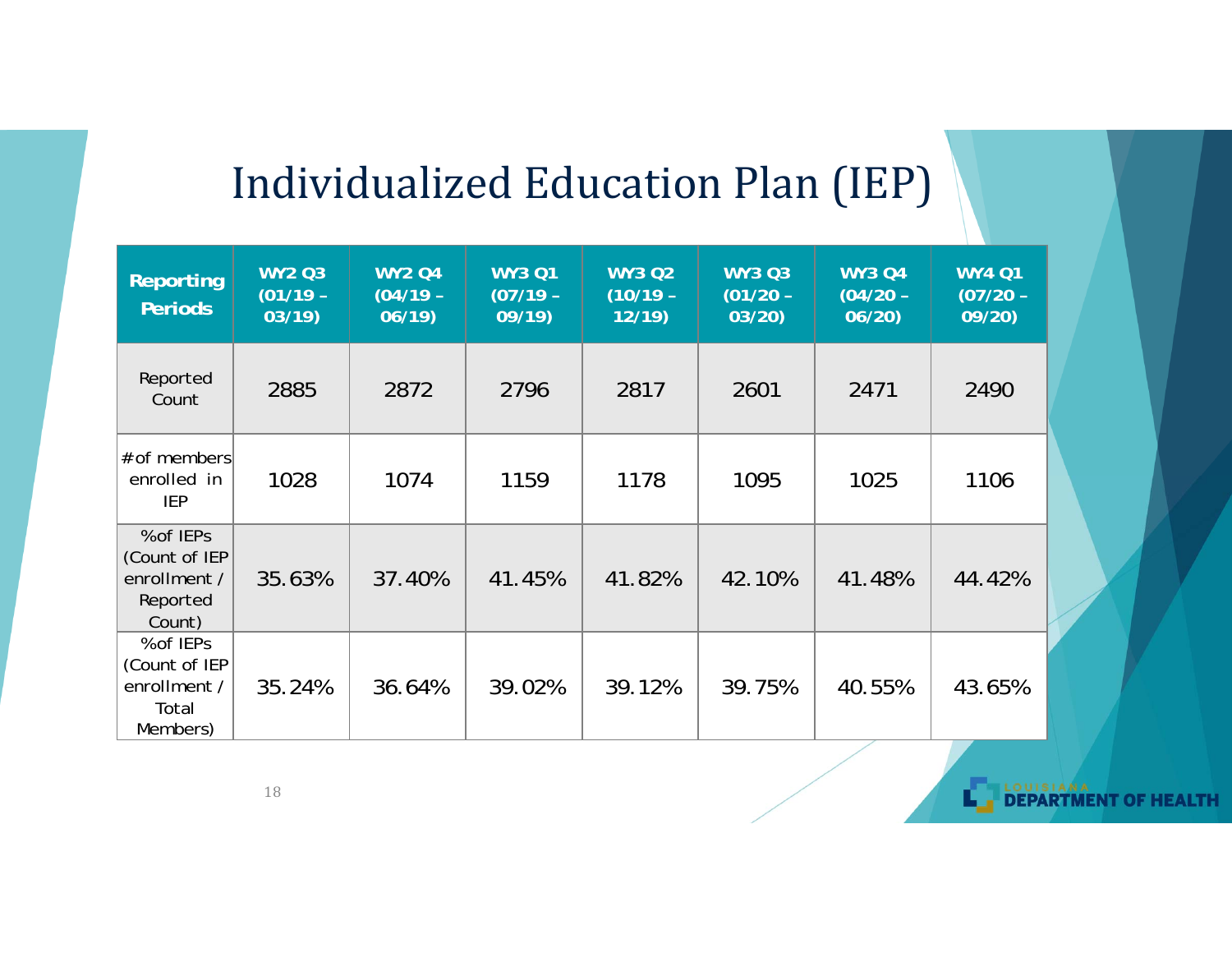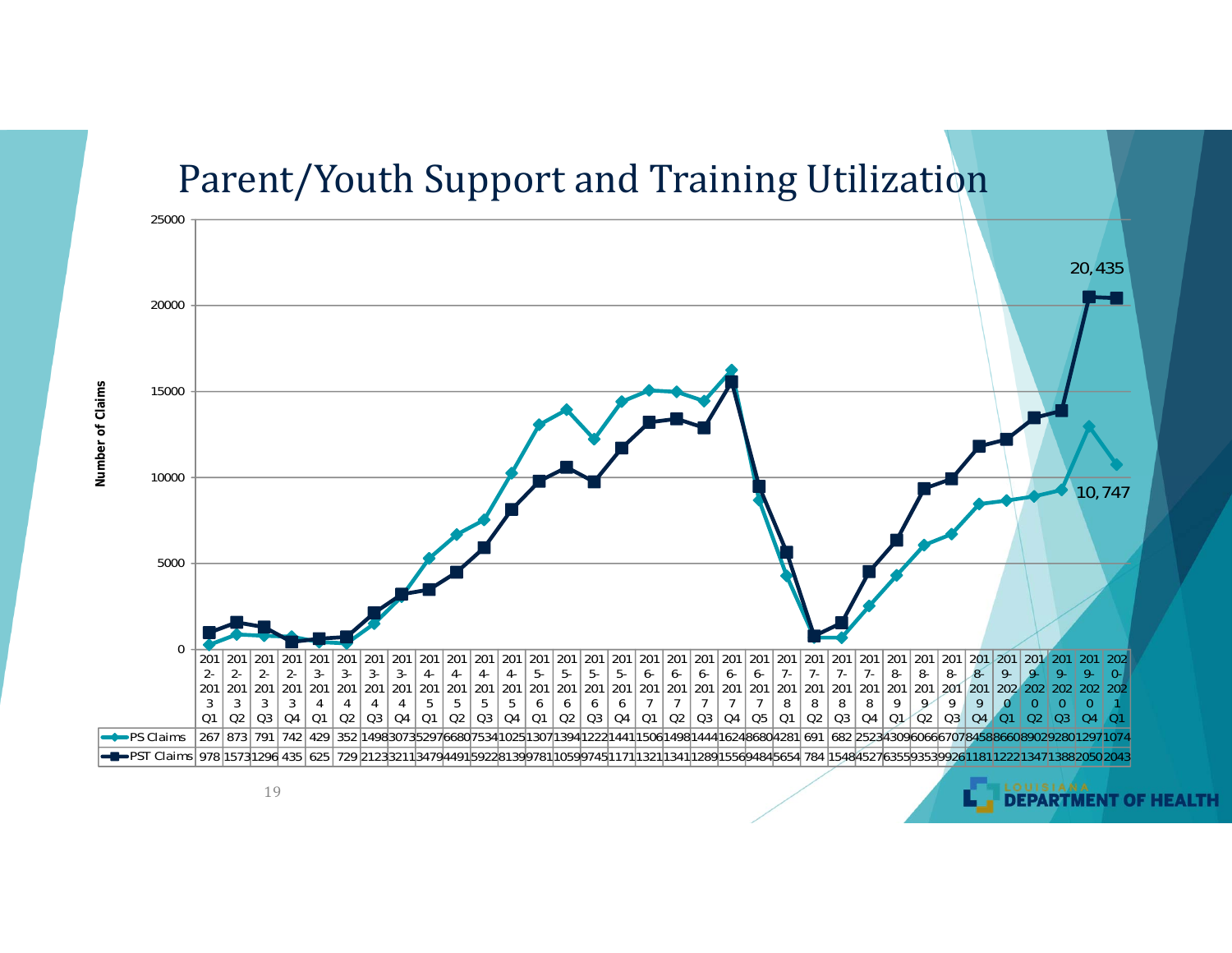### Living Situation at Discharge

| Region             | <b>Percent of children</b><br>whose living<br>situation at<br>discharge is a HCB<br>setting |
|--------------------|---------------------------------------------------------------------------------------------|
| 1                  | 94.74%                                                                                      |
| 2                  | 92.59%                                                                                      |
| 3                  | 91.23%                                                                                      |
| 4                  | 94.87%                                                                                      |
| 5                  | 97.62%                                                                                      |
| 6                  | 92.86%                                                                                      |
| 7                  | 96.43%                                                                                      |
| 8                  | 100.00%                                                                                     |
| 9                  | 96.30%                                                                                      |
| Statewide<br>Total | 95.07%                                                                                      |